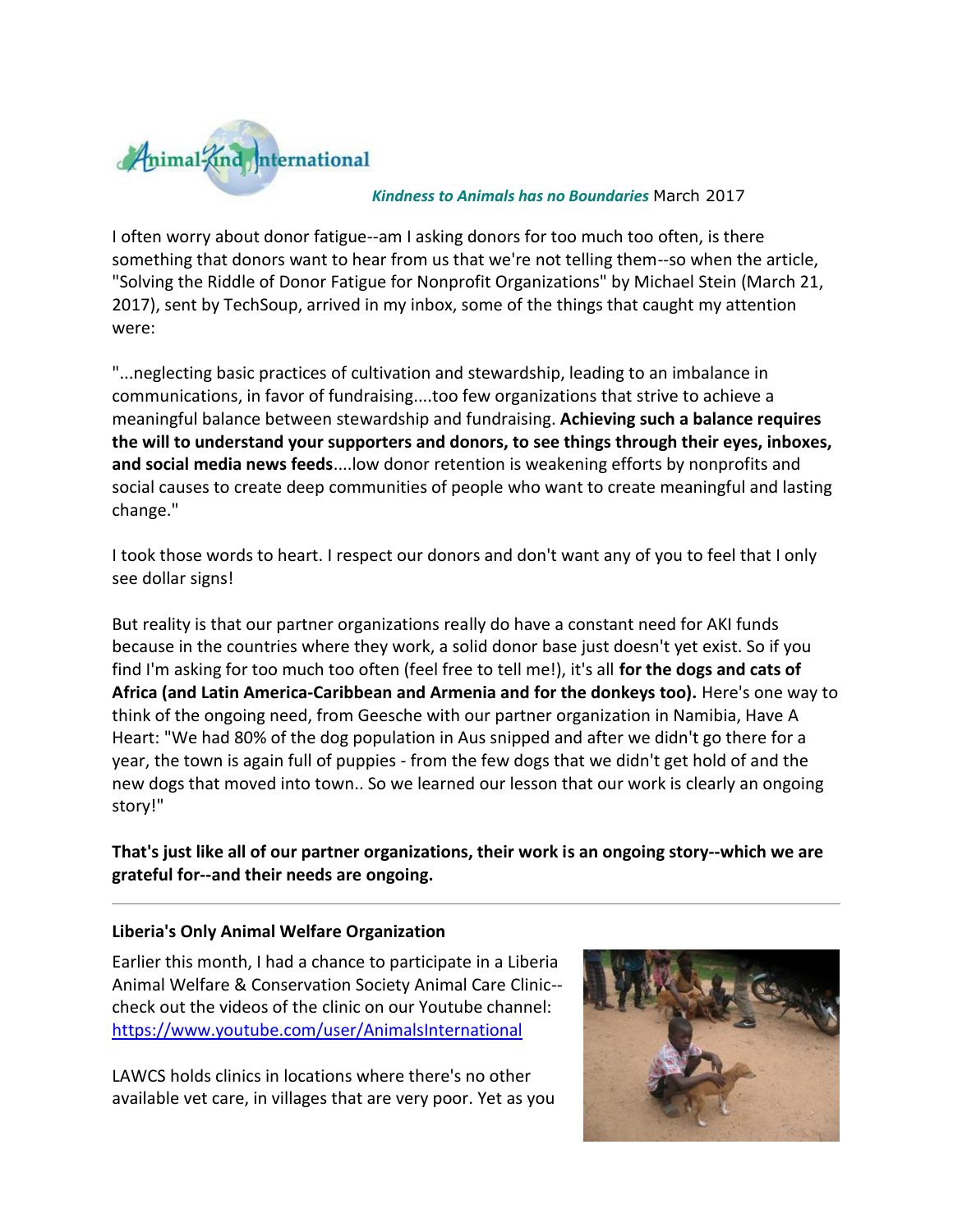can see from the picture to the right (and in the videos and from my March 26 AKI Blog post, [https://www.animal-kind.org/aki-blog](http://cts.vresp.com/c/?AnimalKindInternatio/b7893dd69f/f33df9aebc/0ee20cef97) people in these villages really care about their pets.

When given the tools to help their dogs and cats, they're' so willing to do whatever is necessary. LAWCS's efforts are so appreciated by every one in the community!

LAWCS Animal Care Clinic clients have no way to pay for the care (you'll see that from the videos and blog post). This is the situation in most of Liberia--and if they can't pay for their own pets' care, certainly they are unable to donate to LAWCS.

At these clinics, LAWCS provides flea and tick treatment, de-worming, wound care, ear and eye care, and if available, mange treatment.

# **It costs about US\$50 for LAWCS to hold an Animal Care Clinic (that's about what most Liberians make in 1 month).**

We'd love to see LAWCS also provide rabies shots at Animal Care Clinics, but with rabies vaccines at \$10/dose-the most reasonable price that LAWCS has found-- the price/clinic quickly increases, and could get as high as US\$450 to hold an Animal Care Clinic.

So you can see, there's a demand for LAWCS's services, and an ongoing need for funding!

## *LAWCS Animal Care Clinic*

Photo: Some of the human and dog clients at the March 5 LAWCS Animal Care Clinic in Malamai, Lofa County, Liberia.

**At the March 5 clinic, about 60 people and 30 puppies and dogs showed up. There are also many cats in Malamai, as elsewhere in Liberia, but it's best that they're not brought to** 



**these clinics, and instead, LAWCS visits homes to provide cat care.** Prior to treating dogs at the clinic, LAWCS talks to people about how to care for their pets. Then all dogs get a healthy meal.

If you'd like to designate Liberia AWCS for your donation (for clinics, their Humane Education, and other LAWCS priority needs), please visit our website, [https://www.animal-kind.org/aki-liberia](http://cts.vresp.com/c/?AnimalKindInternatio/b7893dd69f/f33df9aebc/c4302ee329)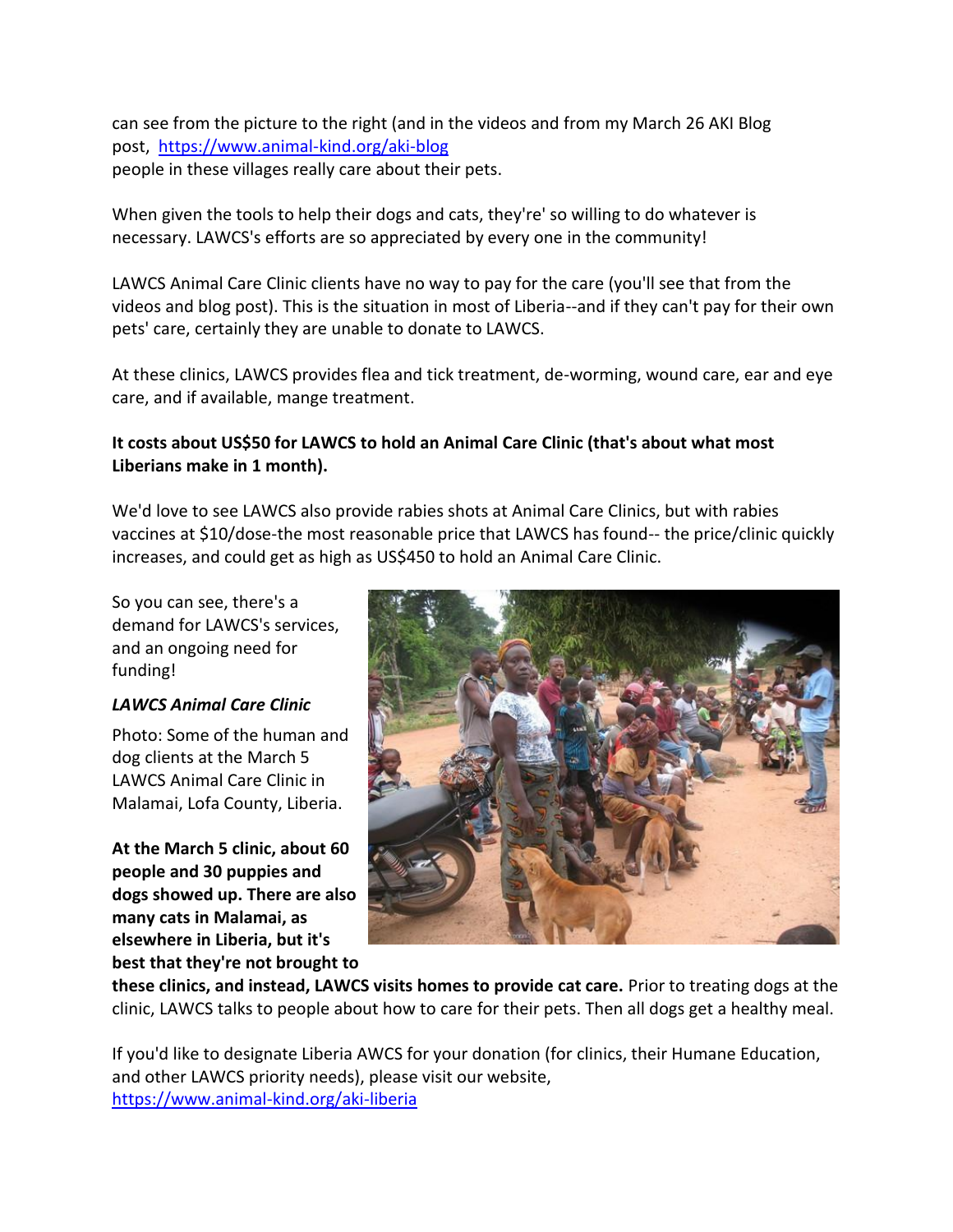# **Dogs of Africa, Mbwa wa Africa; Cats of Africa, Paka wa Africa**

One of our two new 2017 partner organizations, Mbwa wa Africa, is already making a huge impression on us. They are small but they are powerful! They receive what seems like a non-stop flow of cats and dogs to their small shelter. **On March 17, they wrote, "Looks like March is the month of the cats at Mbwa/Paka Wa Africa!"--the cat kennel was full!** 



Blame it on these little guys (picture right), the 4 motherless cuties were found and brought to MwA just in time. Keanu - named by her (yes, turned out she is a she) godfather Latif Amar, and her siblings Murphy, Otis, and Rudi (also a girl!) are at the MwA shelter. Now, they're about 5 weeks old and thanks to tireless care-day and night-they pulled through the most difficult time.

## **What to do when the only cat shelter for 100s of miles fills up?**

MwA couldn't turn Fritz away. He had developed a taste for the neighbor's chickens, which made him not very popular and his life was threatened. But he desperately needed a safe haven! MwA asked volunteer Lore to foster him (see picture below) and she agreed.

Fritz is a really friendly cat (just loved chickens too much). MwA had him vaccinated and castrated.

The March 20 AKI Blog post has so many more stories of heroic rescue and rehab of of Mbwa (Dogs) and Paka (Cats) wa Africa.

## [https://www.animal-kind.org/aki-blog](http://cts.vresp.com/c/?AnimalKindInternatio/b7893dd69f/f33df9aebc/66b0d56d04)

*Fritz is fostered by an MwA volunteer* MwA provides sanctuary, vet care and rehab, spay/neute r, and rabies

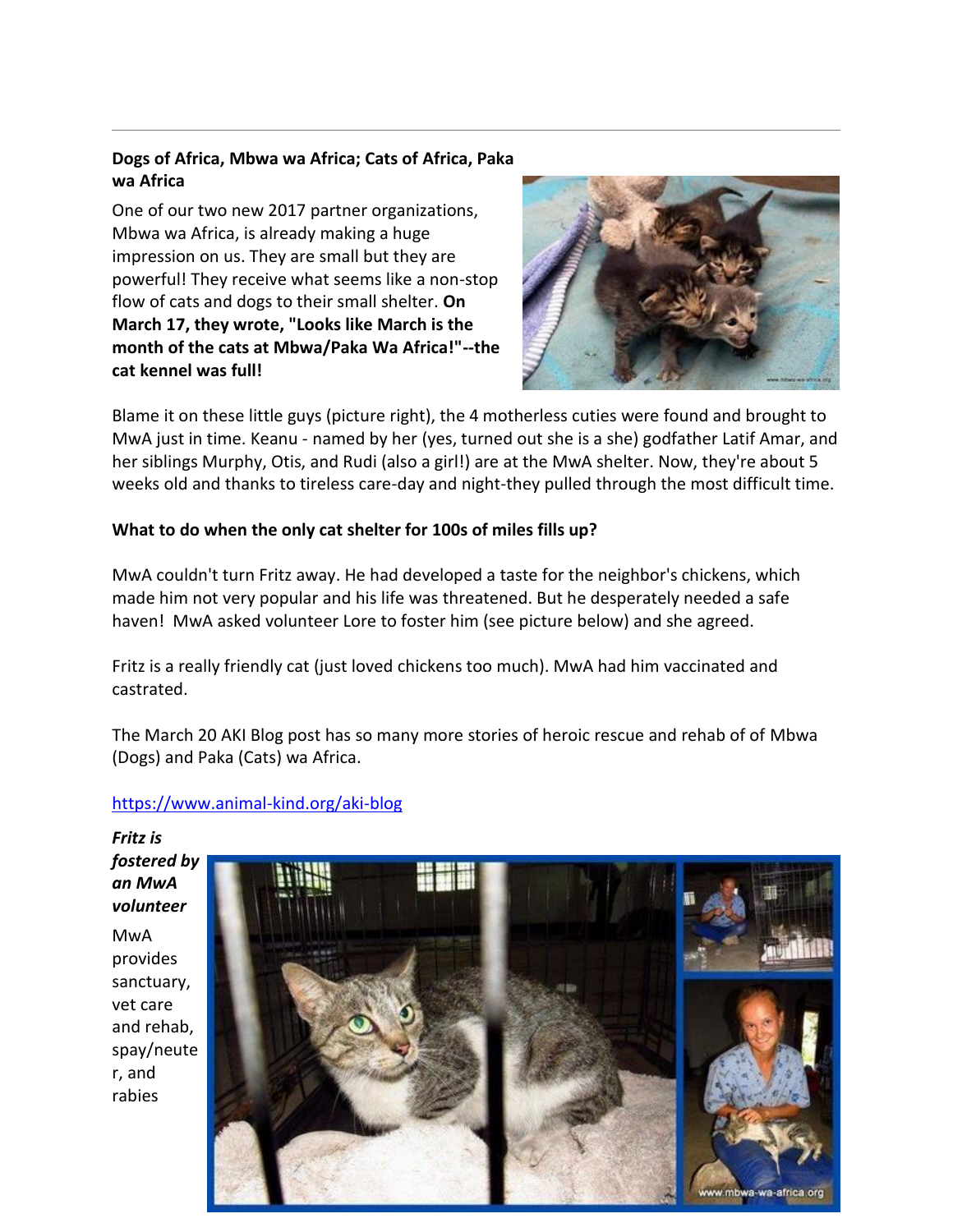vaccines, serving a huge area and population, most of whom are impoverished and unable to afford pet care costs. Donors who designate MwA for their donation will be contributing to these heroic rescue and care efforts and ongoing needs!

#### [https://www.animal-kind.org/tanzania-mbwa](http://cts.vresp.com/c/?AnimalKindInternatio/b7893dd69f/f33df9aebc/b503bee97a)

#### **Uganda SPCA**

I often mention that our AKI donors support USPCA's priority needs. The 1st paragraph of USPCA's 2016 annual report said: **"We would first like to say a BIG THANK YOU to Animal-Kind International, Protea Hotel- Kampala, Protea Hotel- Entebbe the main USPCA donors for the support they give to the shelter at all the times. Without them the shelter would not be."** 



But what does that really mean?

USPCA recently sent in their required AKI report, and just as an example, they spent almost US\$700 on vet supplies and meds (and that's <1/6 of the most recent disbursement). The supplies and meds include:

Thiopental Ketamine Surgical gloves Sevostat Rabies Cotton Dettol Cocktail for dogs Xylazine Surgical blade Diclofenac Drontal for dogs Thiopental Syringes 2 ml Syringes 5 ml Surgical spirit Lignocaine Disposable gloves Chlorhexidine Augmentin tablets Jik Eye drop Frusemide tablet Dog blood test Vitamin B Metrogil gel Examination gloves Ecodax cream Savlon Doxycline tablets Ketamine Amitix MCG Metrogin Contrim Ecodax Vacuum tube clot activator and EDTA.K2

**With over 150 dogs, puppies, cats, and kittens, the need never stops, but the kindness, the care, the rescues also never stop! The USPCA really needs our support, no matter how much, no matter how often, AKI and USPCA are always grateful!** 

The March 27 AKI Blog post, "Here's How AKI Donors Support the Uganda SPCA," has more info, including about the 2 beautiful dogs in the picture above: [https://www.animal-kind.org/aki-blog](http://cts.vresp.com/c/?AnimalKindInternatio/b7893dd69f/f33df9aebc/f71dfc7e54)